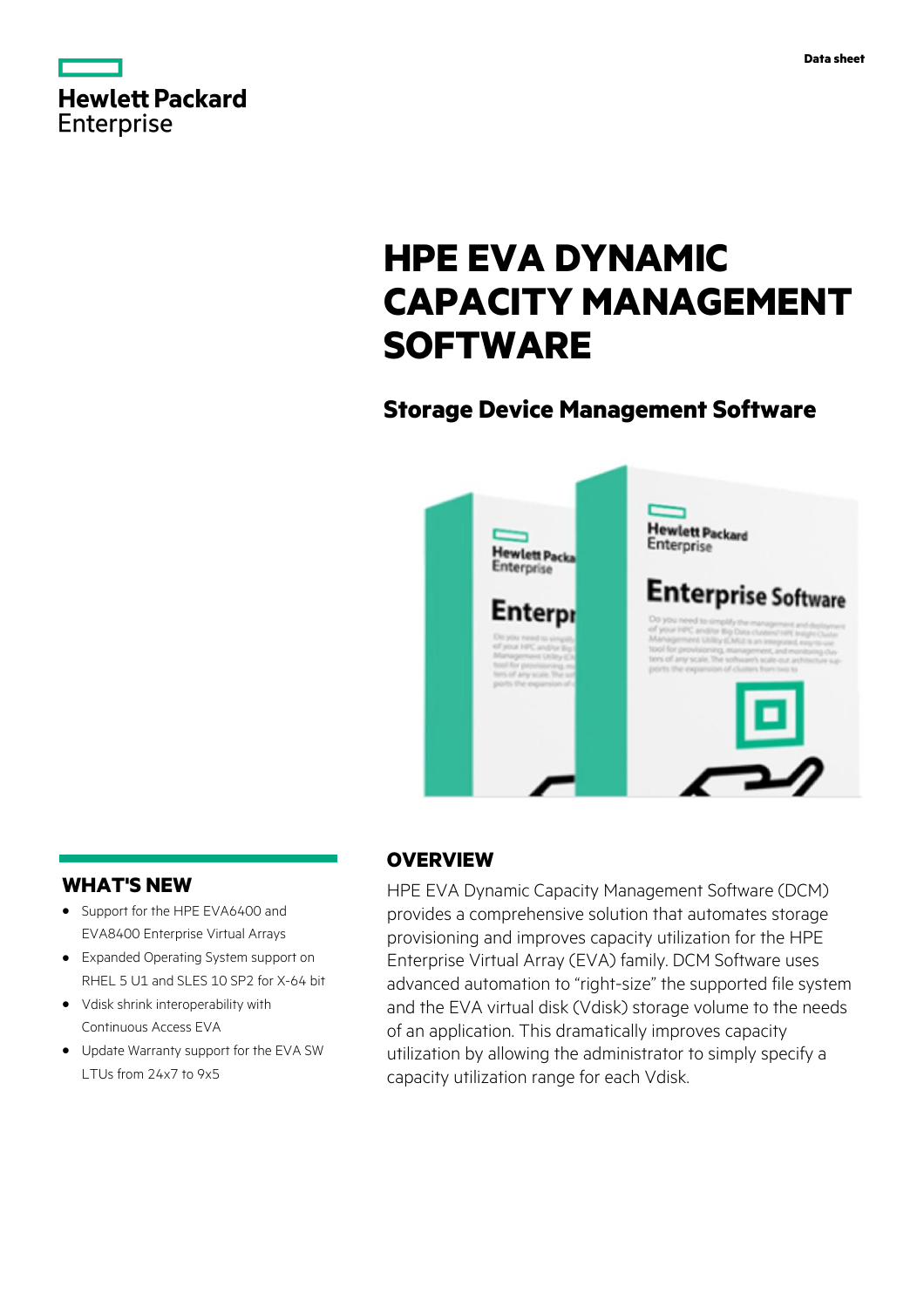Configuring EVA DCM Software policies takes just seconds with its effortless wizards and advanced automation. The simple "set and forget" provisioning not only reduces the resource cost of ongoing storage provisioning, but also allows for the potential postponement of additional capacity purchases due to increased storage utilization. This reduces the operational costs of powering and cooling unnecessary storage while lowering the enterprise's carbon footprint.

### **FEATURES**

### **Ability to "Right-Size" the File System and the Storage Volume to the Needs of an Application**

File systems and storage volumes are automatically expanded online as application needs increase, or shrink to reclaim unused capacity that can returned to the disk group for use by other applications.

It takes just seconds to configure, or change policies across multiple volumes. Once they are set, capacity provisioning and reclamation are automatic allowing the administrator to focus on other business critical tasks.

Achieving higher capacity utilization rates reduces the need to purchase additional storage capacity and software licenses. In addition, higher utilization results in less power and cooling requirements by reducing the number of disk drives required.

### **Improves Capacity Utilization by Simply Specifying a Utilization Range of the Vdisk**

The flexible architecture allows the administrator to easily switch between automatic and manual modes to quickly adapt to changing business needs.

Valuable data is protected by integrating host and storage operations during expand and shrink cycles.

### **Technical specifications HPE EVA Dynamic Capacity Management Software**

| <b>Supported hardware environment</b> | HPE Enterprise Virtual Array |
|---------------------------------------|------------------------------|
| <b>Product Dimensions (metric)</b>    | 22.23 x 0.64 x 14.29 cm      |
| Weight                                | 0.23 kg                      |